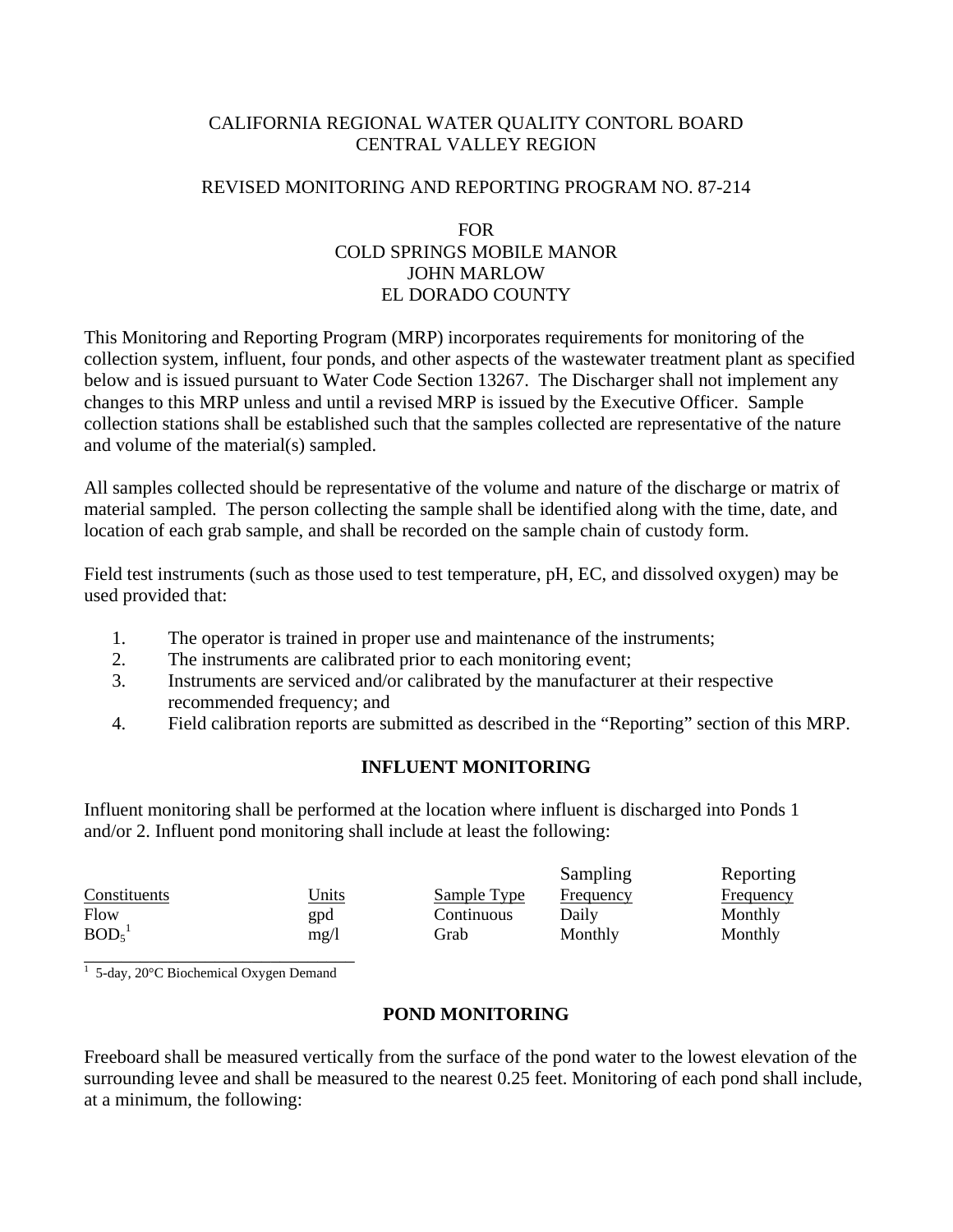### REVISED MONITORING AND REPORTING REQUIREMENTS NO. 87-214 - 2 -COLD SPRINGS MOBILE MANOR JOHN MARLOW EL DORADO COUNTY

| Constituent                   | Units          | <b>Type of Sample</b> | Sampling<br>Frequency | Reporting<br><b>Frequency</b> |
|-------------------------------|----------------|-----------------------|-----------------------|-------------------------------|
| Odors                         |                | Observation           | Weekly                | Monthly                       |
| Dissolved Oxygen <sup>1</sup> | mg/l           | Grab                  | Weekly                | Monthly                       |
| pH                            | Standard units | Grab                  | Weekly                | Monthly                       |
| Freeboard                     | $0.25$ feet    | Measurement           | Weekly                | Monthly                       |
| Berm Seepage <sup>2</sup>     | NΑ             | Observation           | Weekly                | Monthly                       |

1 Samples shall be collected at a depth of one foot from each pond, opposite the inlet. Samples shall be collected between 0700 and 0900 hours.

<sup>2</sup> Pond containment levees shall be observed for signs of seepage or surfacing water along the exterior toe of the levees. If surfacing water is found, then a sample shall be collected and tested for total coliform organisms and total dissolved solids.

### **EFFLUENT MONITORING**

Effluent samples shall be collected from an established sampling station located in an area that will provide a sample representative of the water in pond 4. Effluent monitoring shall include the following:

| Constituent                                                        | <b>Units</b>                | <b>Type of Sample</b> | Sampling<br>Frequency                             | Reporting<br>Frequency                            |
|--------------------------------------------------------------------|-----------------------------|-----------------------|---------------------------------------------------|---------------------------------------------------|
| BOD <sup>1</sup>                                                   | mg/l                        | Grab                  | Monthly                                           | Monthly                                           |
| <b>Electrical Conductivity</b>                                     | $\mu$ mhos/cm               | Grab                  | Monthly                                           | Monthly                                           |
| <b>Total Nitrogen</b><br><b>Total Dissolved Solids</b><br>Chloride | $mg/l$ as N<br>mg/1<br>mg/1 | Grab<br>Grab<br>Grab  | Monthly<br>Semi-annually $2$<br>Semi-annually $2$ | Monthly<br>Semi-annually $2$<br>Semi-annually $2$ |

 $\frac{1}{1}$  5-day Biochemical Oxygen Demand

<sup>2</sup> Measured semi-annually in March/April and August/September periods.

### **SURFACE WATER MONITORING**

The Discharger shall observe the creek adjacent to the wastewater ponds weekly for the presence of water in the creek. When water is present, the following surface water monitoring shall apply. The Discharger shall establish two sampling stations: one station  $(S-1)$  shall be 100 feet upstream of the wastewater ponds, and one station (S-2) shall be 100 feet downstream of wastewater ponds. If water is not present in the creek, then it shall be noted in the monthly monitoring report.

|                                         |           |                | Sampling and Reporting |
|-----------------------------------------|-----------|----------------|------------------------|
| Constituents                            | Units     | Type of Sample | <b>Frequency</b>       |
| <b>Total Dissolved</b><br><b>Solids</b> | $m\Omega$ | Grab           | Monthly                |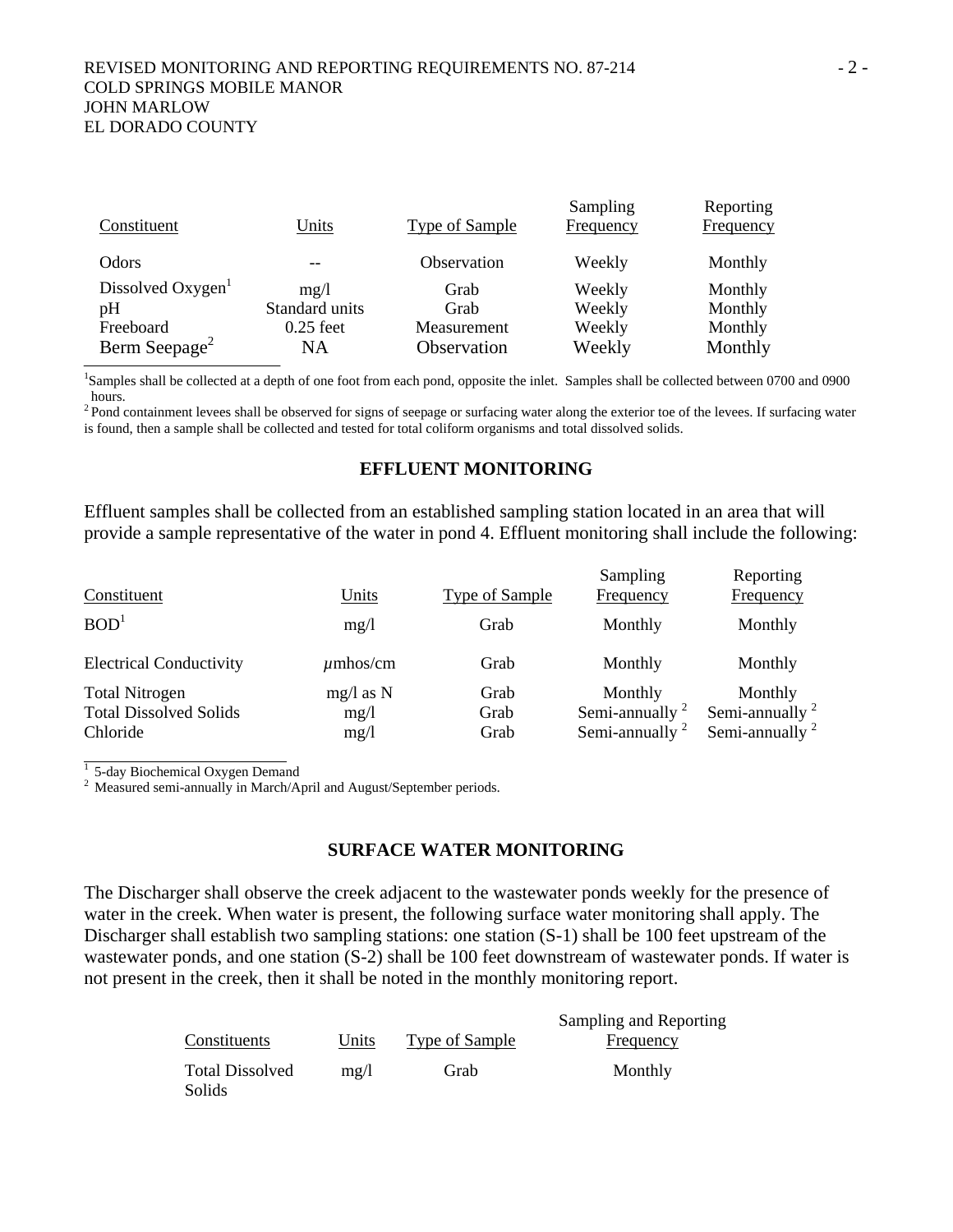|                     |           |                | Sampling and Reporting |
|---------------------|-----------|----------------|------------------------|
| Constituents        | Units     | Type of Sample | Frequency              |
| Nitrate as Nitrogen | $m\Omega$ | Grab           | Monthly                |
| Chloride            | mg/l      | Grab           | Monthly                |

#### **SLUDGE MONITORING**

Prior to removal of any sludge from any pond the Discharger shall collect a representative composite sample of sludge in accordance with EPA's *POTW Sludge Sampling and Analysis Guidance Document*, *August 1989*, and tested for the following metals:

| Cadmium  | Lead        |
|----------|-------------|
| Chromium | Nickel      |
| Copper   | <b>Zinc</b> |

Sampling records shall be retained for a minimum of five years. A log shall be kept of sludge quantities removed and of handling and disposal activities. The frequency of entries is discretionary; however, the log shall be complete enough to serve as a basis for part of the annual report.

### **WATER SUPPLY MONITORING**

A sampling station shall be established where a representative sample of the area domestic water supply can be obtained. Water supply monitoring may be substituted with the annual report of the supply agency. Water supply monitoring shall include at least the following:

| Constituents             | Units     | Sample Type | Sampling and Reporting<br>Frequency |
|--------------------------|-----------|-------------|-------------------------------------|
| <b>Standard Minerals</b> | mg/l      | Grab        | Annually                            |
| pH                       | Std units | Grab        | Annually                            |

### **REPORTING**

In reporting monitoring data, the Discharger shall arrange the data in tabular form so that the date, sample type (e.g., influent, effluent, etc.), and reported analytical result for each sample are readily discernible. The data shall be summarized in such a manner to clearly illustrate compliance with waste discharge requirements and spatial or temporal trends, as applicable. The results of any monitoring done more frequently than required at the locations specified in the Monitoring and Reporting Program shall be reported to the Regional Board.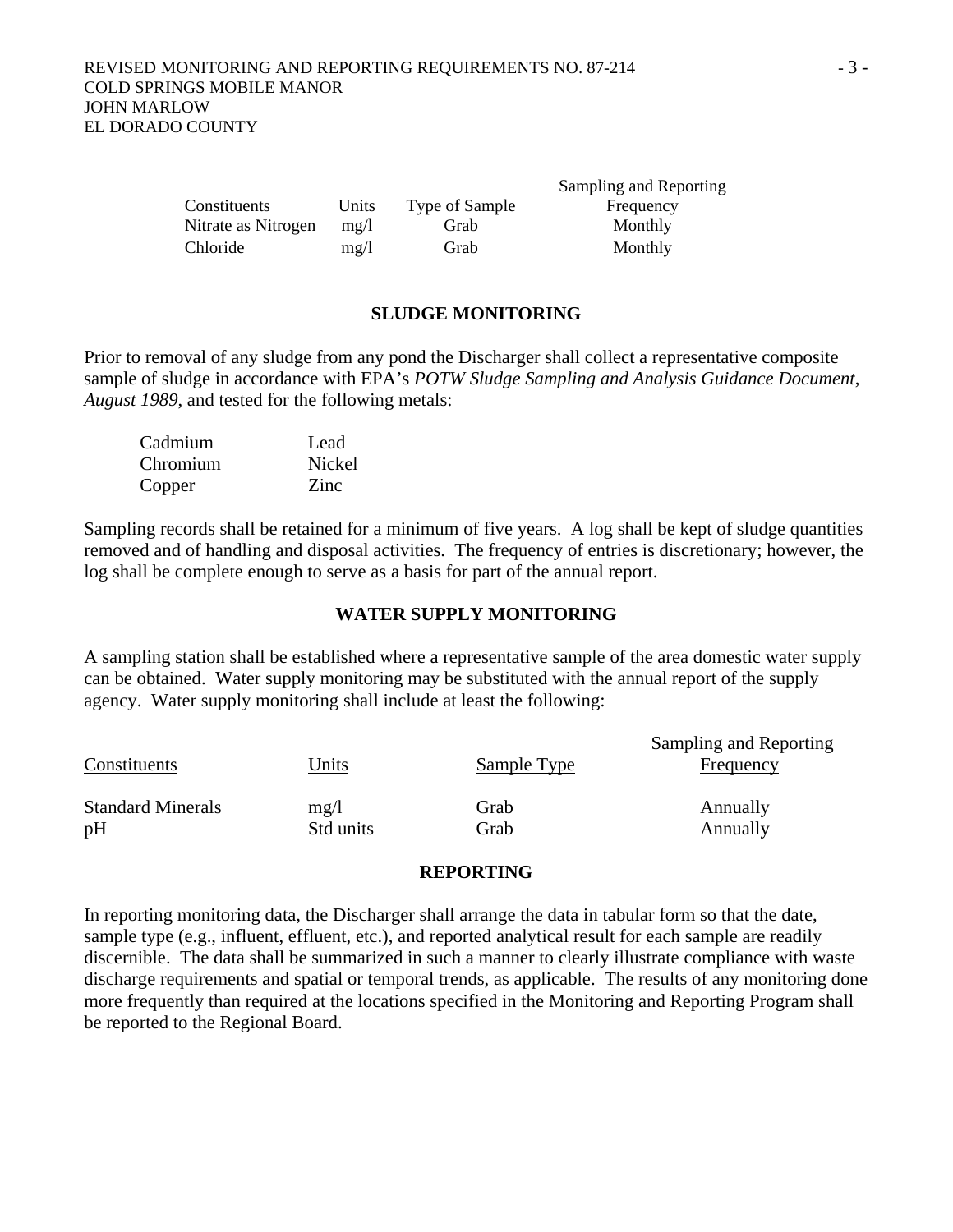## **A. Monthly Reports**

Monthly reports shall be submitted to the Regional Board by the **1st day of the second month** following the end of the reporting period (i.e., the January monthly report is due by 1 March). At a minimum the reports shall include:

- 1. Results of influent, effluent, pond, and surface water monitoring;
- 2. A comparison of monitoring data to the discharge specifications and an explanation of any violation of those requirements. Data shall be presented in tabular format;
- 3. If requested by staff, copies of laboratory analytical report(s); and
- 4. A calibration log verifying calibration of all monitoring instruments and devices used to fulfill the prescribed monitoring program.

## **B. Annual Monitoring Report**

An Annual Report shall be prepared as the December monthly monitoring report. The Annual Report will include all monitoring data required in the monthly schedule. The Annual Report shall be submitted to the Regional Board by **1 February** each year. In addition to the data normally presented, the Annual Report shall include the following:

- 1. The results of the semi-annual monitoring (i.e., monitoring results for the effluent and surface water monitoring events of the previous calendar year);
- 2. If requested by staff, tabular and graphical summaries of all monitoring data obtained during the previous year;
- 3. Information on the analysis and disposal of biosolids if any;
- 4. Results of the water supply monitoring;
- 5. A discussion of compliance and the corrective action taken, as well as any planned or proposed actions needed to bring the discharge into full compliance with the waste discharge requirements;
- 6. A discussion of any data gaps and potential deficiencies/redundancies in the monitoring system or reporting program; and
- 7. A discussion of long-range planning by the Discharger relative to expanding or abandoning the existing facility, community growth and wastewater flows versus facility capacity, and inflow/infiltration projections as a function of rainfall.